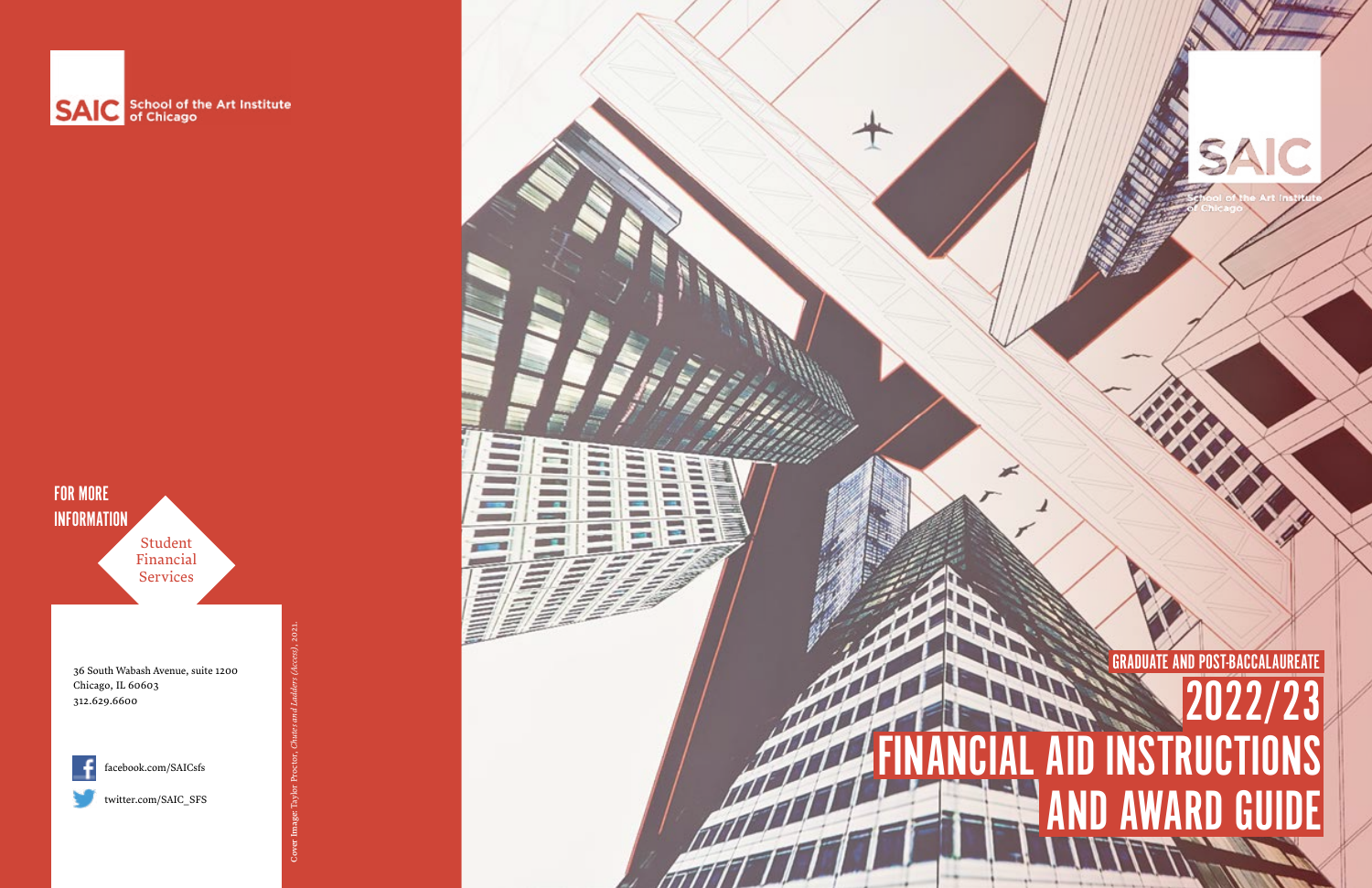

# $\begin{tabular}{|c|c|} \hline & $\scriptstyle \frac{36}{316}\text{South Wabsah Avenue, suite } 1200$ \\ \hline \text{Chicago, II. 66003} \\ \text{size-du/sfshelp} \text{ (Q+A)} \\ \text{size-fids/sfiskelp} \\ \text{size-du/sfshis} \\ \text{Model} \\ \hline \end{tabular} \hspace{1.5cm} \begin{tabular}{|c|c|} \hline \text{G} & \text{S3C1M} \text{Wabash Avenue, suite } 1200$ \\ \hline \text{size-du/sfshelp} \text{ (Q+A)} \\ \text{size-du/sfisk} \\ \text{model} \\$



Student Financial Services

Chicago, IL 60603 312.629.6600 [saic.edu/sfshelp](http://saic.edu/sfshelp) (Q+A) saic.sfs@saic.edu [saic.edu/sfs](http://saic.edu/sfs) [saic.edu/sfslivechat](http://saic.edu/sfslivechat ) Monday–Friday, 9:00 a.m.–4:00 p.m. Office Hours: Monday–Friday, 8:30 a.m.–4:30 p.m.

While appointments are not necessary, please feel free to schedule one with us at [saic.edu/sfs.](http://saic.edu/sfs)

Our staff is dedicated to partnering with students and their families in financing an education at SAIC and obtaining scholarships, grants, loans, and student employment eligibility to ensure you are offered the best possible financial aid package you are eligible to receive.

After reading your entire financial aid award packet, you should next schedule a 30 minute virtual or telephone appointment to review your award offer and confirm your next steps to securing your financial aid including any loan steps you may need to complete. Parents and others are greatly encouraged to attend! Schedule your appointment online at *[saic.edu/sfs](http://saic.edu/sfs)*.

A payment guide will be sent during the summer and is currently available on our website. Our SFS advisors are happy to assist you throughout the financial aid and payment processes.

Please feel free to contact our office by email at saic.sfs@saic.edu or call us at 312.629.6600 with any questions or assistance you may need. Appointments are not necessary but welcome!

# An Important Message

Welcome to the Student Financial Services Office at SAIC!

Next Step: Schedule your financial aid review appointment at *[saic.edu/sfs](http://saic.edu/sfs)*.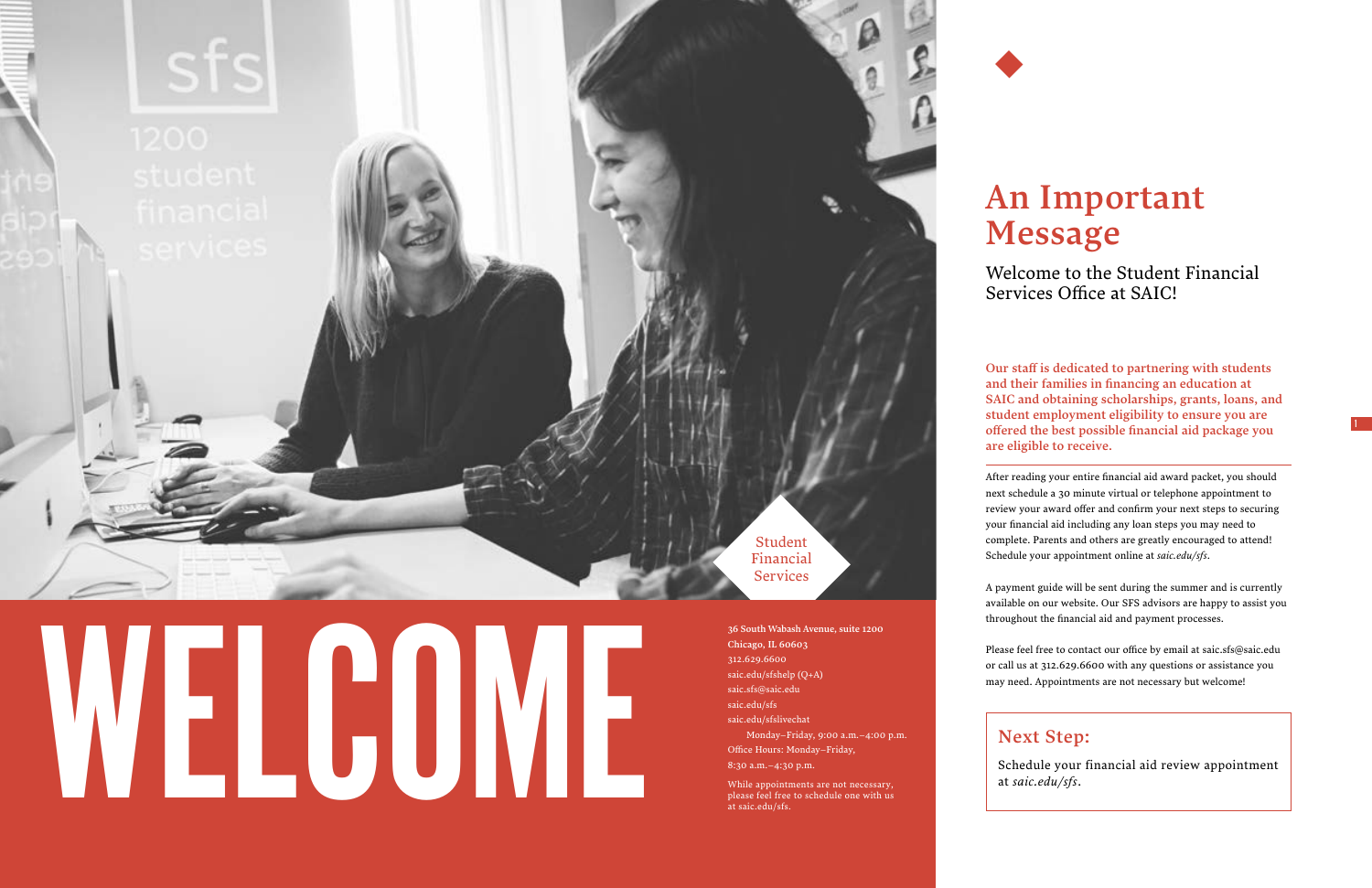2

### [FAFSA.GOV](http://FAFSA.GOV ) [saic.edu/applyfa](http://saic.edu/applyfa )

Students should re-apply every year as soon as possible after Oct 1 for the upcoming academic year using the FAFSA to receive maximum consideration for available funds. You will receive a confirmation from the federal government once your FAFSA application has been processed. Review the information and make corrections online. Use the IRS Data Retrieval Tool when you fill out your FAFSA to easily and quickly transfer your federal income tax information. SAIC uses the EFC (estimated family contribution) each year as listed on the processed FAFSA known as the SAR (Student Aid Report) to determine federal, state and institutional aid eligibility.

In order to verify your federal income tax data, students and/or parents (if applicable) must choose the IRS Data Retrieval Tool in the online FAFSA at *[studentaid.gov](https://studentaid.gov/h/apply-for-aid/fafsa)*. In order to make the IRS Data Retrieval Tool available in the FAFSA, the tax return filed question must first be marked as "Already Filed/Completed." If the tax filer is not eligible to use the IRS Data Retrieval option or is unable to successfully use this option, they must then submit an official 2020 IRS tax transcript to Student Financial Services. Tax filers may obtain a PDF copy of their transcript in real-time at *[IRS.gov](http://IRS.gov)* or they can order one by calling 1.800.908.9946. Students or parents who were required to file federal income tax returns but did not, according to IRS guidelines are not eligible to receive federal or state aid.

### *Verification*

[saic.edu/verification](https://www.saic.edu/financial-aid/policies/federal-verification-withdrawal-and-satisfactory-progress)

The federal government chooses some FAFSA applications for a process called verification. Through verification, certain data elements listed on the processed FAFSA must be verified by the Student Financial Services office before your financial aid can be disbursed to your student account at SAIC. Students are notified on their processed FAFSA, in their financial aid award packet and in Self-Service if they have been selected for verification and what documents or actions are needed.

### *Verification of Federal Income Tax Information:*

Financial aid (including loans and Federal Work-Study payments) may not be disbursed until this process has been completed. Students who secure Federal Work-Study positions must complete verification before submitting a work authorization.

### *Verification of Other Information:*

Students chosen for verification must submit specified documents. Students and/or parents (if applicable) may need to complete a Verification Worksheet supplied by the Student Financial Services office or, in some cases, simply certify (sign) informational statements. The specific requirements for the student are listed in Self- Service in the Tasks section and are also sent by email and mail to the student with their award offer or under separate cover.

### *Verification Deadlines*

Students should complete the verification process, if selected, by the SAIC priority date of June 1, 2022 for fall and January 1, 2023 for spring. For purposes of the Federal Direct Stafford and PLUS loan programs, verification must be completed before the last day of attendance; for all other types of aid, verification must be completed before June 30, 2023. Students who miss the required deadlines risk losing their eligibility for funds.

### *Submitting Required Documents to SFS - MappingXpress*

[saic.edu/sfsdocsubmit](https://www.saic.edu/financial-aid/submitting-documents)

See this website for information on safely and securely upload ing your scanned or electronic documents using our preferred method, MappingXpress, or submit using other options.

Please do not submit sensitive documents by email, such as social security numbers, birthdates or other personally identifiable information.

# **FAFSA**

Free Application for Federal Student Aid SAIC School Code 001753



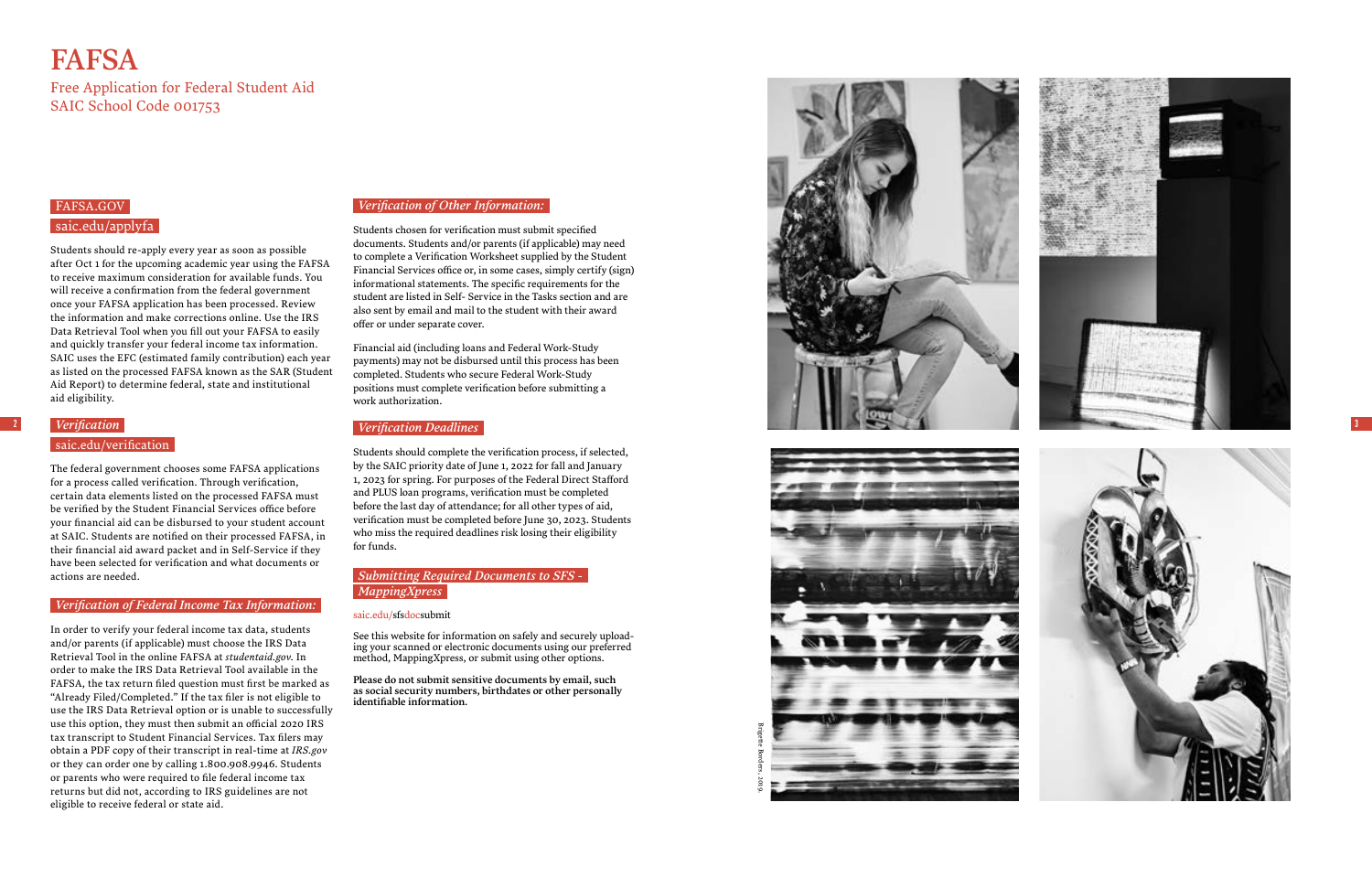### *Veteran's Benefits*

### [saic.edu/sfs](http://saic.edu/sfs )

All students who are receiving a VA Benefit from any program of the VA education benefit programs should notify the SAIC Registrar and the Student Financial Outside Scholarships<br>Services VA representative to discuss the process.<br>Services VA representative to discuss the process.

A student who is a veteran of the U.S. military service, or an eligible dependent, may be eligible to receive Veteran Affairs Educational Benefits through a variety of programs including Post 9/11 (Chapter 33), Vocational Rehabilitation, and Yellow Ribbon. The SAIC Registrar is the Certifying Official for SAIC.

### [saic.edu/outsidescholarships](http://saic.edu/outsidescholarships )



SAIC provides helpful information about outside scholarships and scholarship search engines at the website above, including a list of outside scholarships researched by SAIC staff members. Information is also listed regularly on the Student Financial Services Facebook and Twitter pages at *[facebook.com/SAICsfs](http:// facebook.com/SAICsfs)* and *[twitter.com/SAIC\\_SFS.](http://twitter.com/SAIC_SFS)* 

Students should inform the organization sending the funds to SAIC that their name and student ID number should appear on all correspondence related to the scholarship, grant, or award. SAIC is required by law financial aid package (529 plans are not included). It may be necessary for SAIC to adjust the award package to meet federal, state, and institutional awarding policies. Scholarship letters that provide detailed information will allow the amount to be listed as "Anticipated Aid" on the student's bills and statements. This will decrease the amount due (if any) to SAIC before classes start.

*Due to funding constraints, reductions to federal and state funding may occur. SAIC cannot provide additional funding if this should happen.*

### *SAIC Merit Scholarships*

SAIC merit scholarships are awarded during the admission process. Inquiries about the merit process should be directed to the Admissions office at 312.629.6100 or admissions@saic.edu.

Merit requirements and terms are located at *[saic.edu/merit](http://saic.edu/merit)* and areincluded with merit scholarship award offers.

### *SAIC Need-Based Grants*

Need-based SAIC grants are awarded to students who demonstrate need through their FAFSA application. Grants are awarded to students who meet the SAIC awarding requirements and donor-established criteria.

### *Third-Party Assistance*

Students receiving assistance in paying their tuition and fees must notify the Student Financial Services office prior to the start of each semester. Examples of third-party assistance include college savings plans, veteran's benefits, rehabilitation programs, or employee assistance programs. A student's initial award package may have to be adjusted according to federal, state, and institutional awarding policies to accommodate this assistance.

Please be sure to send this information/payment to the Student Financial Services office and NOT to the Bursar's Office, as this will delay processing of these funds.

Note: The total of all gift aid (scholarships, grants, etc.) cannot exceed the amount of tuition each semester at SAIC.

# Grants (need-based) and Scholarships (merit-based)

Gift Aid that does not have to be repaid

### [saic.edu/sfs](http://saic.edu/sfs)

### *529 College Plans*

### [saic.edu/529](http://saic.edu/529  )

A 529 Plan is an education savings plan operated by a state or educational institution designed to help families set aside funds for future college costs. Students should complete the paperwork required to receive funds from their provider four weeks before the payment due date each semester. Students should start the request process by July 15 for fall and December 15 for spring. Visit the above website for more information.

Nick Bamford, *Thixotropic*, 2019.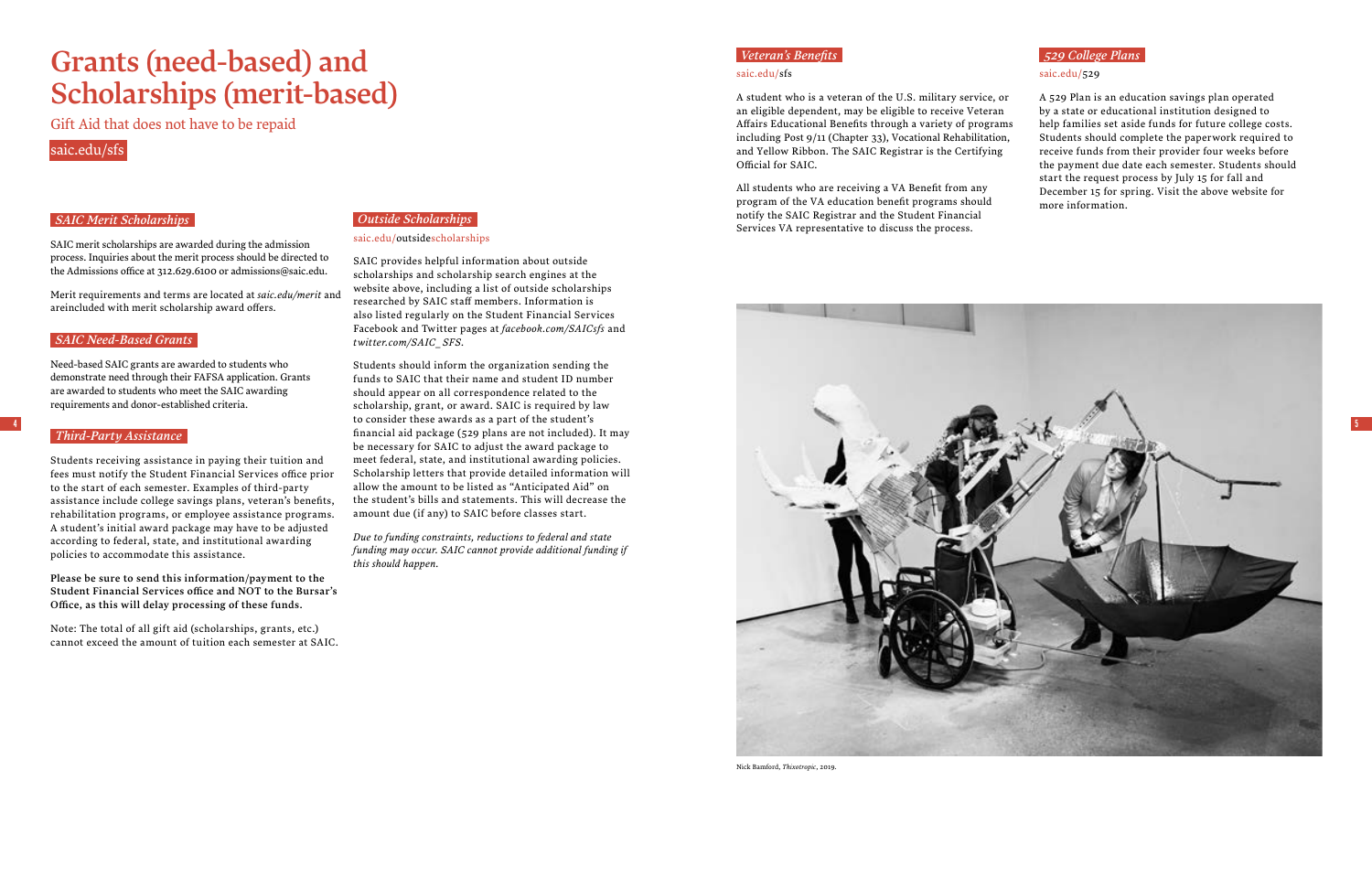6

7

SAIC participates in the Direct Lending program for Federal Stafford and Federal Direct PLUS Loans. Because Post-Baccalaureate students are considered 5th year undergraduates by the federal governent, they not eligible for Federal Direct Graduate PLUS loans. Graduate students are not eligible for Federal Direct Subsidized Stafford loans (only unsubsidized). Half-time enrollment status is required as defined by your specific program at SAIC.

### *Federal Direct Stafford Loans*

The Federal Direct Subsidized Stafford Loan (elgibile Post-Bacc students only) is awarded based on need while the the Federal Direct Unsubsidized loan is not. Both are awarded by academic level and amount per federal regulations and are listed in the chart below. Annual limits for Federal Direct Stafford Loans are determined by academic level and student need. Post-Baccalaureate students can receive the Federal Direct Subsidized Stafford Loan for no more than 12 full-time semesters or the equivalent including loans previously borrowed. Details on annual limits can be found at *[StudentAid.gov](http://StudentAid.gov) .*

Interest rates on federal student loans are set by Congress and are adjusted annually on July 1 each year. Interest rates are fixed. The 2022–23 rate was not available at the time this publication went to print. For Post-Baccalaureate students, for the period of July 1, 2021 to June 30, 2022, the Federal Direct Subsidized and Unsubsidized Stafford Loan interest rate is 3.73%. For graduate students, for the period of July 1, 2021 to

June 30, 2022, the Federal Direct Unsubsidized Stafford loans is 5.28%. For all loans, an origination fee of approximately 1% is deducted by the federal government before disbursement. Federal Direct Subsidized Stafford Loans begin accruing interest 6 months after the student drops below half-time enrollment or graduates. Federal Direct Unsubsidized Stafford Loans begin accruing interest upon disbursement and must be paid quarterly, though this amount can be added to the principal of the loan. Repayment begins six months after the student drops below half-time enrollment or graduates. Additional information including 2022–23 interest rates (when they become available) can be found at *[StudentAid.gov](http://StudentAid.gov)* .

### *Federal Direct Stafford Loan Exit Information*

### [saic.edu/loancounseling](http://saic.edu/loancounseling )

Per federal regulations, students who have borrowed Federal Stafford loans must complete an online Federal Direct Exit Counseling Session when they withdraw, cease to attend on at least a half-time basis or graduate/ complete their program of study. This should be completed at *StudentAid.gov*. Completing the required online Federal Direct Exit Counseling Session does not put a student into repayment.

*Due to federal and state legislation, loan terms and conditions are subject to change.*

### *Maximum Federal Direct Stafford Loan Amounts (Per Year)*

|                           | <b>SUBSIDIZED/ UNSUBSIDIZED</b><br>DEPENDENT/ INDEPENDENT | ADDITIONAL UNSUBSIDIZED<br><b>DEPENDENT</b> | ADDITIONAL UNSUBSIDIZED<br><b>INDEPENDENT</b> |
|---------------------------|-----------------------------------------------------------|---------------------------------------------|-----------------------------------------------|
| <b>POST-BACCALAUREATE</b> | \$5,500                                                   | \$2,000                                     | \$7,000                                       |
| <b>GRADUATE</b>           | NA                                                        | NA                                          | \$20,500                                      |

# Student Loans

Self-help aid that needs to be repaid

### *Federal Direct PLUS loan*

(Graduate Students Only — Post-Baccalaureate students not eligible.)

The Federal Direct PLUS Loan is available for graduate students who have no adverse credit history. Post-Baccalaureate students are not eligible. Borrowers are eligible to receive up to the cost of attendance, less any other financial aid.

Federal Direct PLUS loans must be repaid and have a fixed interest rate that is determined each award year beginning July 1. The 2022–23 rate was not available at the time this publication went to print; however, the 2021–22 interest rate is set at 6.28%. An origination fee of

approximately 4% is deducted by the federal government before disbursement. Once a Federal Direct PLUS Loan Application is completed at *StudentAid.gov*, a credit check will be run and, in most cases, provide you with an immediate credit decision.

PLUS Denial Options — If you have adverse credit history and have been denied a PLUS Loan, you may still receive a Federal Direct PLUS Loan by obtaining an endorser who does not have adverse credit history or documenting to the U.S. Department of Education extenuating circumstances relating to your adverse credit history. Borrowers who have been denied and are later approved through these options are required to complete a Federal Direct PLUS counseling session online at [StudentAid.gov](http://StudentAid.gov). Borrowers who choose to appeal the credit decision are encouraged to call the Direct Loan Support Center at 800-557-7394 as simple credit issues may be able to be resolved immediately by telephone.

# Additional Loans

### [saic.edu/loans](http://saic.edu/loans  )

Please note: All students have a total or aggregate limit for borrowing Federal Direct Stafford Loans over the course of their entire education.

### [saic.edu/loans](http://saic.edu/loans  )

### FEDERAL DIRECT STAFFORD AGGREGATE LOAN LIMITS

| Dependent Post-Baccalaureate      | \$31,000 (of which no more than                                 |
|-----------------------------------|-----------------------------------------------------------------|
| (5th Year Undergraduate) Students | \$23,000 can be subsidized)                                     |
| Independent Post-Baccalaureate    | \$57,500 (of which no more than                                 |
| (5th Year Undergraduate) Students | \$23,000 can be subsidized)                                     |
| Independent Graduate Students     | \$138,000 (of which no more than<br>\$65,500 can be subsidized) |





Laki Rajan, *Pin Hole Studio*, 2021.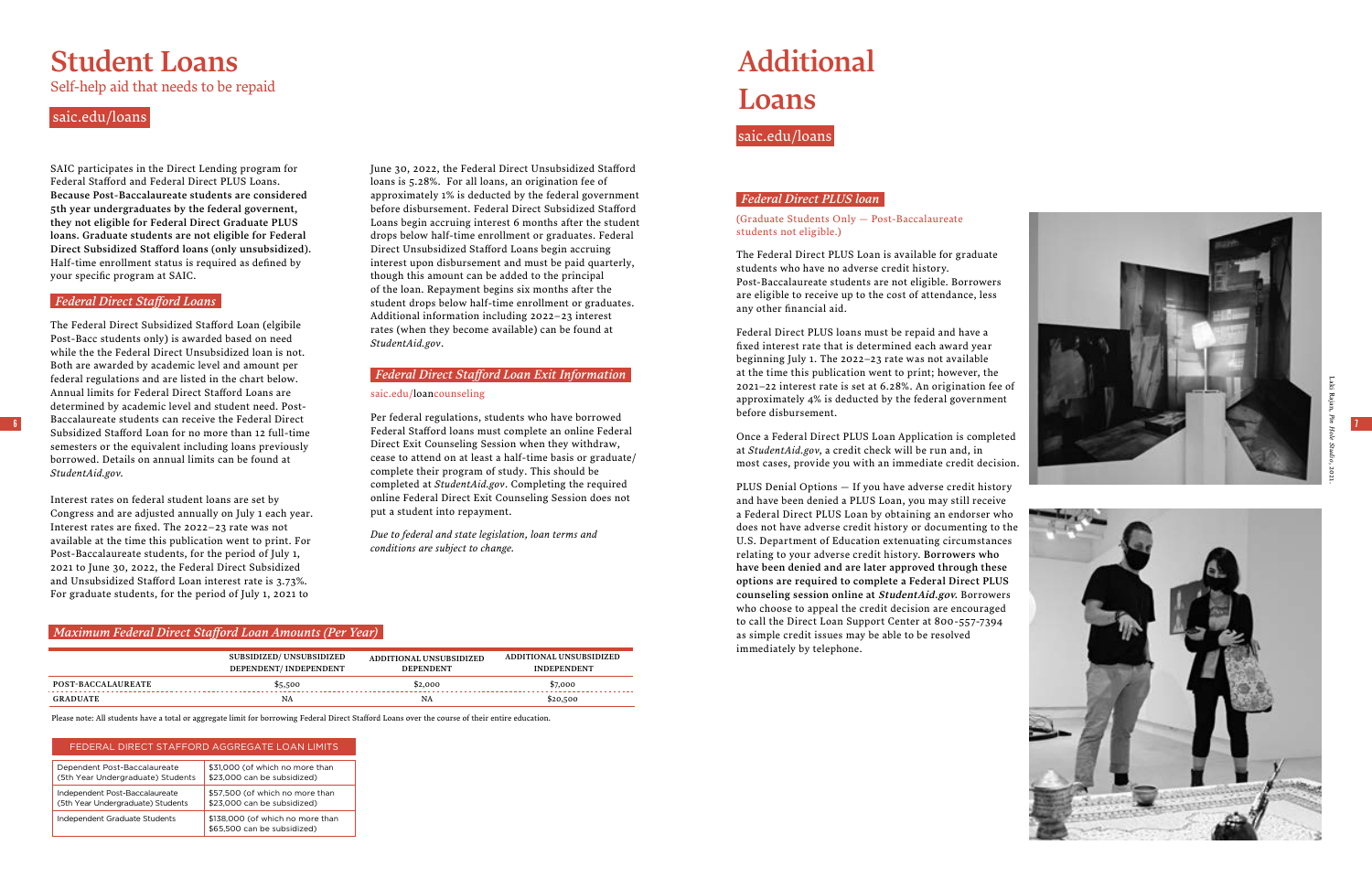### *Federal Direct Stafford Loan*

### ACCEPT

- 1. Complete an Entrance Loan Counseling session One-Time Only Required.
- 2. Complete Federal Direct Stafford Master Promissory Note - One-Time Only Required.
- 3. Complete the "Annual Student Loan Acknowledgment." This must be completed once each year before disbursement.
- 4. Complete Financial Aid Awareness Counseling. Optional but highly recommended.

### DECLINING OR DECREASING

If you choose not to accept/use or to decrease the Federal Direct Stafford loan(s) that have been offered on your award letter, email us as soon as possible at saic.sfs@saic.edu from your SAIC email to officially cancel or decrease your loan.

### *Federal Direct Plus Loan*

### CREDIT APPROVAL REQUIRED

For graduate students only (Post-Baccalaureate students are not eligible.)

- 1. Request a Federal Direct PLUS Loan.
- 2. If credit is approved, complete an online Federal Direct PLUS Loan Master Promissory Note.
- 3. Complete the "Annual Student Loan Acknowledgment." This must be completed once each year before disbursement.

### *Private Loan*

### CREDIT APPROVAL REQUIRED

- 1. Determine a Private Lender of your choice.
- 2. Complete required steps as instructed by your lender. A co-signer is required in most cases.

For those students who have completed eligibility requirements, Federal Direct Stafford, PLUS and Private loans begin disbursing approximately 10 calendar days before each semester begins. Grants and scholarships begin disbursing after all adddrop sessions of each semester are complete and attendance is confirmed. Typically, this is the 4th week of the fall and spring semesters and the second week of August for the summer semester . A detailed disbursement calendar is available at the website above.

SAIC recommends that all applicants complete the loan process to determine their eligibility to borrow through the programs listed above no later than the dates listed below:

# Student Loans Accept or Decline Each Year

### [saic.edu/loans](http://saic.edu/loans  )

# Notification of Disbursement

[saic.edu/disbursements](http://saic.edu/disbursements)

8

9

### *Private (or Alternative) Education Loan*

Private education loans are offered by private lenders and are available to students to assist with their educational and living expenses after federal loans have been exhausted. These loans are credit-based and should only be used as a final funding option. Most students need a creditworthy co-signer. The creditworthiness of the co-signer may affect the interest rate of the loan.

### *Searching for a Private Lender*

Students can research lenders for their best possible private loan options by contacting them or searching the Internet. Students may find the website *[finaid.org](http://finaid.org )* helpful in understanding the loan process. This website is informational only and is not endorsed by SAIC.

### *Loan Repayment*

### [saic.edu/studentloanrepayment](http://saic.edu/studentloanrepayment )

Loan repayment is an important part of a student's life after graduation. There are a variety of different loan repayment programs to fit your circumstances as well as loan deferment and loan forgiveness options. You will want to familiarize yourself with this information at SAIC's loan repayment website above. Also, be sure to utilize our free student loan counselors at our financial literacy and loan management partner, Inceptia at *[FinancialAvenue.org](http://FinancialAvenue.org)* and *[MoneyKnowl.org](http://MoneyKnowl.org)* if you have any questions before or during repayment.





| July 1    | Fall/Spring |
|-----------|-------------|
| January 1 | Spring      |
| May 1     | Summer      |

### *Loan Step Completion Deadlines*

Ming Tao, *Memo*, 2018.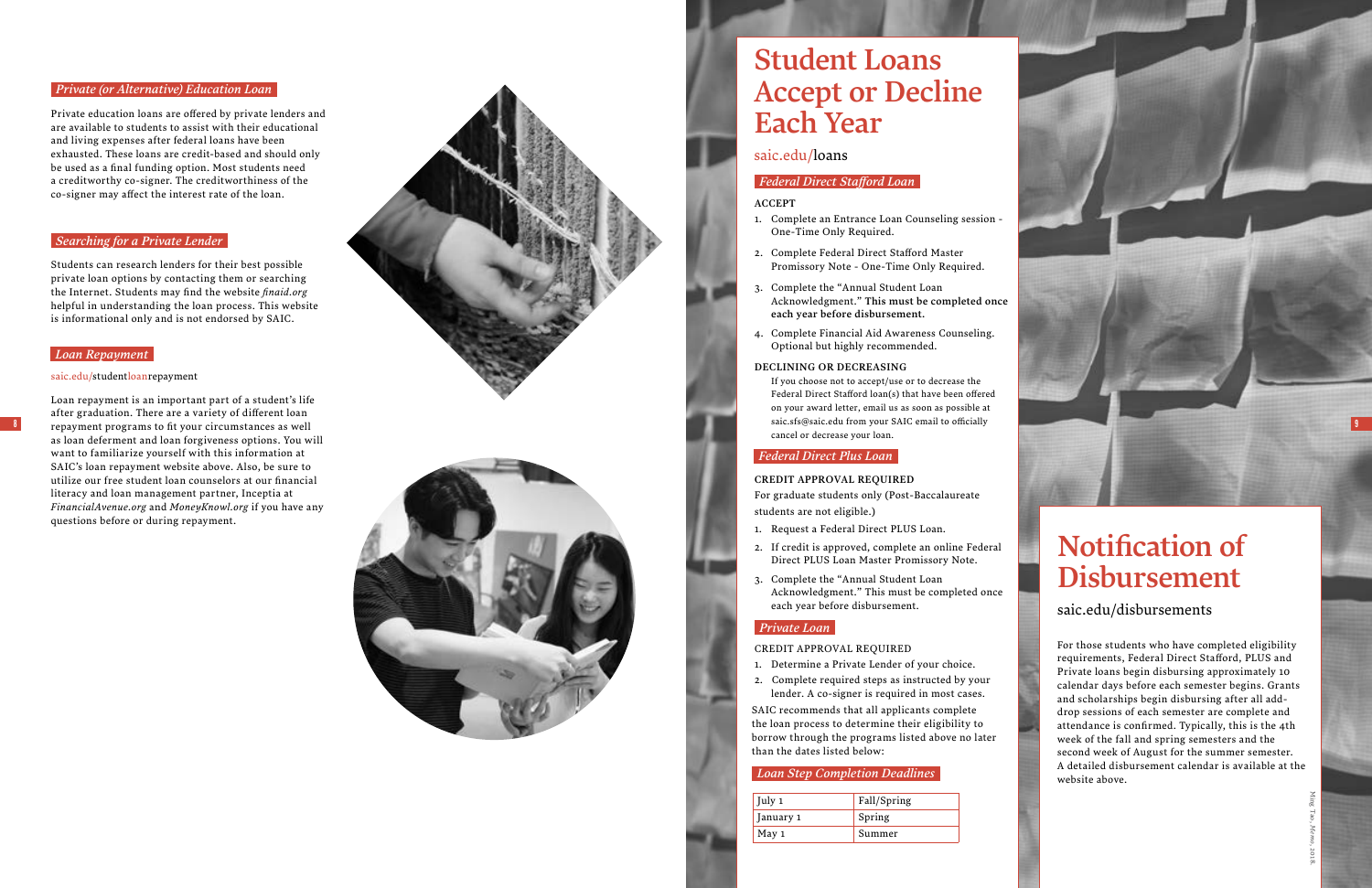# Student Employment

Self-help earnings paid directly to students. Jobs are not guaranteed. Students employed through SAIC's student employment programs work parttime. Typically, no more than 20 hours per week is advised.

### *[saic.edu/capx](http://saic.edu/capx )*

The Career and Professional Experience (CAPX) office assists students in their search for employment. Available on-campus student employment jobs are listed on an online database called Handshake, which can be accessed at the website above. CAPX may be reached by phone at 312.499.4130 or email at careers@saic.edu and is located at 116 S. Michigan Ave., suite 1400.

Jobs are competitive and filled based on the needs of each department. Jobs and earnings are not guaranteed. Students must complete all necessary payroll documents by the third day of employment in an on-campus department in order to meet federal employment regulations. Students Additional information and documents are available at *[saic.edu/studentpayroll](http://saic.edu/studentpayroll. )*.

### *Federal Work-Study Program (FWS)*

The Federal Work-Study program provides students the opportunity to earn money for their education. Students may work part-time, no more than 20 hours per week. The amount of the award is dependent on the student's need according to the FAFSA and available funding through SAIC. FWS eligibility is reflected on a student's award offer. An Earning Eligibility Report can be requested by a student in Self-Service. Students are responsible for securing employment and can use the services available in CAPX to assist them in their search for FWS positions. FWS students are given priority consideration during the hiring process for most fall and spring jobs with the exception of special positions and Teaching Assistant (TA) jobs. International students are not required to have FWS eligibility.

# Re-evaluating Your Financial Aid

### [saic.edu/reevaluateyouraid](http://saic.edu/reevaluateyouraid )





If your finances change after filing the FAFSA and receiving an award offer, you should contact the Student Financial Services Office to discuss how your aid package may be affected. Examples of changes may include loss of employment, loss of untaxed income, separation, divorce, death, or if you feel there was important information about your situation that you were unable to provide on the FAFSA. Please contact a Student Financial Services Advisor to discuss your next steps.

### *SAIC Institutional Employment*

The SAIC Institutional Employment program is available to students who do not have Federal Work-Study eligibility. Much like the FWS program, students work to earn money for their education.

# Financial Wellness

Inceptia is a free resource that makes it simple for you to take control of your finances and manage your student loans.

- ▸ Get free personalized guidance related to your student loans, including tracking and repayment options at *[MoneyKnowl.org](http://MoneyKnowl.org)*
- ▸ Gain financial literacy know-how that empowers you to be money smart at *[FinancialAvenue.org](http://FinancialAvenue.org)* using Access Code: SAICGO

Enroll in Inceptia, SAIC's Financial Literacy/Loan management program by August 15, 2022 for fall or January 15, 2023 for spring.



# Using Self-Service

### [saic.edu/selfservice](http://saic.edu/selfservice )

|  |  | Step 1. Sign into Self-Service at saic.edu/selfservice |  |  |  |
|--|--|--------------------------------------------------------|--|--|--|
|--|--|--------------------------------------------------------|--|--|--|

- Step 2. Click on Student Homepage in the top center of the page.\* Then go to:
- Step 3. Financial Account to request your Statement of Account (after July 7, to view Fall 2022 tuition and fee charges, account activity, access Transact\*\*.)
- Step 4. Financial Aid to see your financial aid award, your need summary and estimated cost of attendance
- Step 5. Other Services to request a Financial Aid Advance and approve Work Authorization Contracts for those students who have been offered an on-campus job or a paid internship after the interview process.

\* If you need assistance logging into Self-Service, go to *[password.artic.edu](http://password.artic.edu)* or contact the CRIT department at 312.345.3535 or at crithelpdesk@saic.edu.

\*\* For family members who do not have access to Self-Service, but need access to Transact, students can set up a Payer account in Transact to allow them to make payments, view eBills, balance due and 1098-T statements, and enroll in payment plans and Auto-Pay.

Note: *Student employees at SAIC are required to be located within the United States during dates of employment.*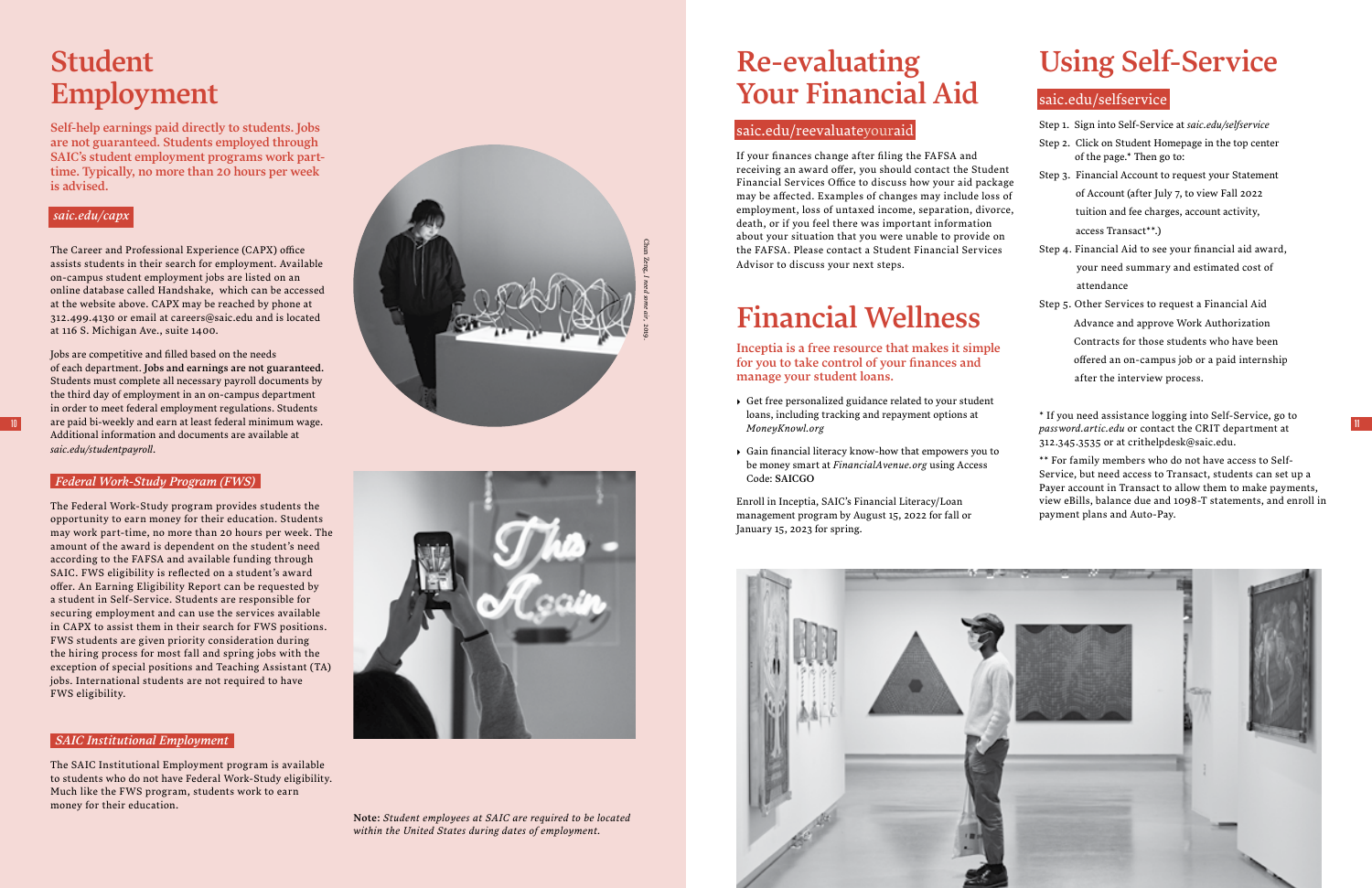# Financial Aid **Satisfactory** Academic Progress (FASAP) Policy

### [saic.edu/fasap](http://saic.edu/fasap)

Students must meet satisfactory progress requirements as defined by federal regulations. Students can learn about the SAIC FASAP policy at *[saic.edu/fasap](http://saic.edu/fasap)*. The information listed there will help students learn how to maintain their financial aid eligibility according to the SAIC FASAP policy.

FASAP looks at two factors: whether the student is in good standing and the student's pace of completion. FASAP will be measured three times a year, after the completion of the Fall, Spring and Summer semesters.

- ▸ Students must complete 100% of all attempted credits each semester.
- ▸ The FASAP Policy is separate from the Academic Satisfactory Progress Policy and the Merit Scholarship Satisfactory Progress Policy.

# Financial Aid Adjustments Based on Enrollment

### [saic.edu/adjustingyouraidforenrollment](http://saic.edu/adjustingyouraidforenrollment )

Your initial award package is calculated based on the standard number of credit hours required for your degree or certificate program. This is reflected on your award offer and in the Anticipated Aid section of bills and Statements of Account.

- ▸ You should submit an Early Aid Adjustment form, available at the website above, as soon as possible, if your actual enrolled credit hours will be different than the credit hours listed on your award offer, in the Anticipated Aid section of bills and Statements of Account and in Self-Service.
- After the add/drop period, financial aid packages are adjusted based upon actual enrollment for the semester for those students who did not submit an Early Aid Adjustment form.
- Financial aid will be disbursed to your account once aid has been adjusted, if necessary, your attendance has been confirmed, and your financial aid file is complete.







Complete this worksheet to determine your estimated cost of education at SAIC and to ensure that you have secured the resources you need. Payment-in-full or payment arrangements must be made by August 15 for fall and January 15 for spring. An electronic copy is available online at *[saic.edu/fyc](http://saic.edu/fyc)*.